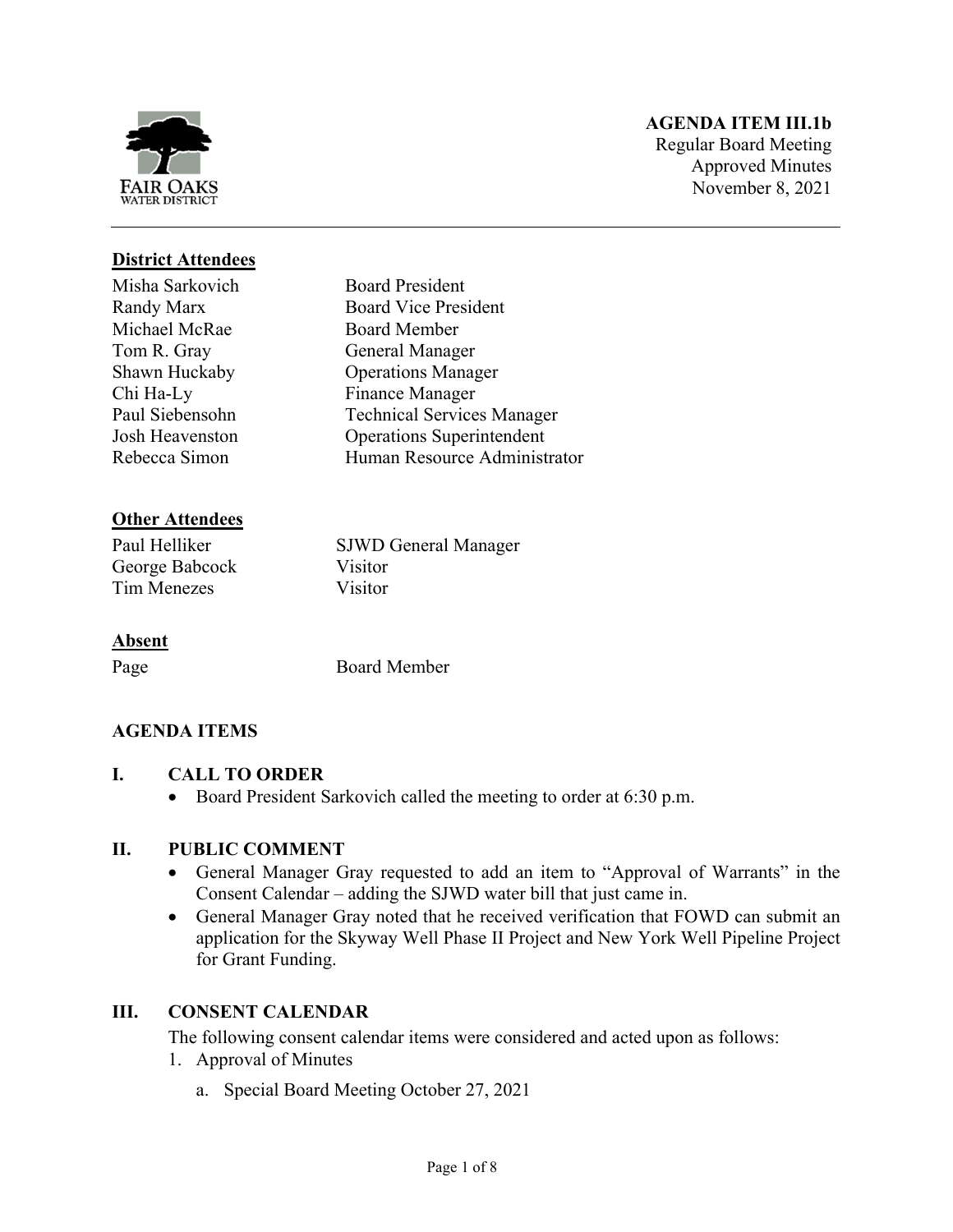- 2. Accept and File Treasurer's Report for the month of October 2021
- 3. Accept and File Investment Report for the month of September 2021
- 4. Accept and File Financial Expense Report for the month of October 2021
- 5. Approval of Warrants
- 6. Approval of Cal-Card Statements for the month of October 2021
- 7. Approval of Board Expense Report for the month of October 2021

President Sarkovich moved to approve the consent calendar as amended to include the SJWD water bill of \$572,596.90.

Vice President Marx seconded the motion.

Motion carried with the following votes:  $Max - aye$ ,  $McRae - aye$ , and  $Sarkovich - aye$ . Absent: Page

#### **IV. PRESENTATION & CORRESPONDENCE**

• None.

#### **V. DISCUSSION AND ACTION ITEMS: OLD BUSINESS**

- **1. Discussion and possible action on FOWD Resolution No. 21-08: "A Resolution Establishing 2022 Water Rates and Approving the Proposed 2022 FOWD Annual Budget"** 
	- General Manager Gray stated the Board met and discussed the Proposed 2022 FOWD Annual Budget at the Special Board Meeting on October 27, 2021. The Board did not make any changes to the Proposed 2022 FOWD Annual Budget presented at the October 27, 2021 Special Board Meeting and directed staff to bring the Proposed Budget to the November 8, 2021 Regular Board Meeting for approval.
	- General Manager Gray stated that in the attached FOWD Resolution No. 21-08, the water rates did not change. However, there were changes to the "*Proposed Schedule of Fees and Charges" (pages 44-45)* included in the Proposed 2022 FOWD Annual Budget.
	- General Manager Gray noted that the Proposed 2022 FOWD Annual Budget does not meet the emergency fund reserve requirement per FOWD reserve policy #5050. The 2022 emergency fund reserve requirement is \$2.5M. FOWD is expected to end 2022 with \$1.7M in cash reserves, \$0.83M below reserve requirement.
	- Director McRae stated that in the Resolution No.21-08, the verbiage under item  $\#2$ should be changed to be consistent with item #3 and shall be read as follows:

*"Metered commodity charges are \$0.50 per CCF and will not be changed with the approval of the proposed 2022 FOWD Annual Budget."*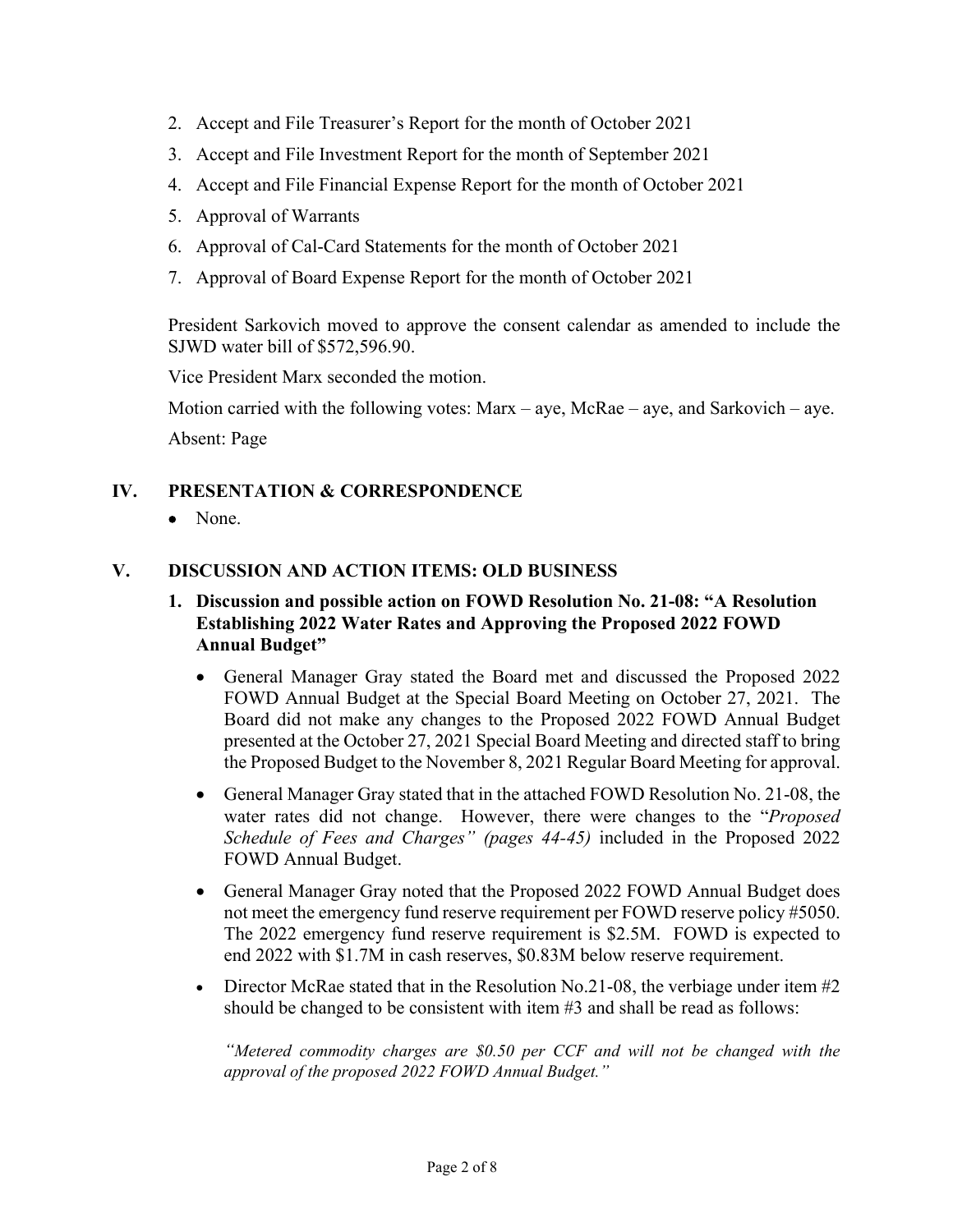- President Sarkovich stated the 2022 Budget Summary was good and directed staff to post it on the FOWD's website.
- Mr. Babcock indicated that the maps on pages one and three of the 2022 Proposed Budget should be updated.

President Sarkovich moved to approve the FOWD Resolution No. 21-08: "A Resolution Establishing 2022 Water Rates and Approving the Proposed 2022 FOWD Annual Budget."

Vice President Marx seconded the motion.

Motion carried with the following votes:  ${\rm Marx - ave}$ ,  ${\rm McRae - ave}$ , and Sarkovich – aye.

Absent: Page

- **2. Update and discussion on FOWD Corporation Yard Redevelopment Project** 
	- General Manager Gray stated that FOWD received an updated schedule from the architect and the project completion is set for January 11, 2024.
	- President Sarkovich stated he did not anticipate the project to take this long. He stated the Planning Commission should be voting on January 10, 2022 or January 24, 2022 on the Corp. Yard Project. He does not foresee any problems with the passing of the project.

# **3. Update and discussion on FOWD Groundwater Well Projects**

- General Manager Gray stated that FOWD received three solid bids for the Skyway Well Phase II Project. He provided a brief overview of the bids and stated that the bids came in close to the engineer's estimates. He stated that the results will be posted on the website.
- Staff to bring the selected bid for Board Approval at the December 2021 Board meeting.

# **4. Update and discussion on plan to fill the vacant seat on the FOWD Board of Directors - Division**

- General Manager Gray stated the FOWD did not receive any applications for the vacant seat to date.
- The Board directed staff to send a direct mailing to customers and requested FOWD staff involvement with the recruitment.

# **5. Update and discussion on the Riverfront Lane Main Replacement Project**

 General Manager Gray stated that staff needs to obtain easements from six property owners. The project will begin immediately upon receiving the easements.

# **VI. DISCUSSION AND ACTION ITEMS: NEW BUSINESS**

# **1. Discussion and possible action on FOWD employee retention plan**

 General Manager Gray introduced Rebecca Simon, FOWD's Human Resource Administrator.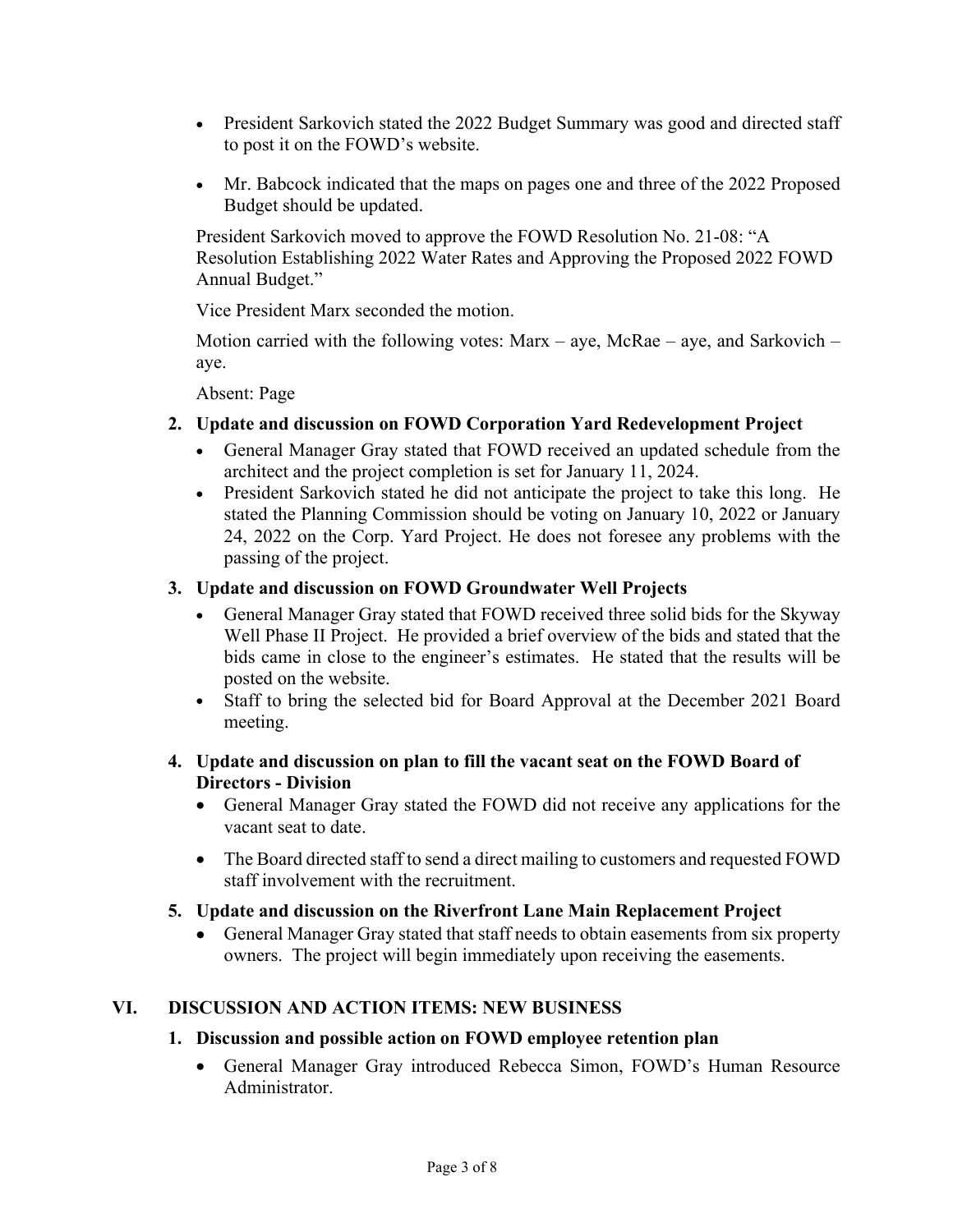- Human Resource Administrator Simon stated that during the exit interviews, most employees' feedback on reason for leaving has been higher pay and retirement medical. She indicated that for the past year, she has conducted 12 recruitments and it is a significant amount for a small agency.
- General Manager Gray stated that FOWD has experienced significant loss of employees to other public service employers over the past year as mentioned by Human Resource Administrator Simon. The District is currently working with 26 of 31 Board approved positions filled. General Manager Gray proposed the following action plan items as part of an Employee Plan for FOWD Board consideration.

# Action Item One:

Immediately provide all employees with a one-time \$500 essential worker stipend for current and future work through COVID-19 operational impacts.

- a. As of November 1, 2021 FOWD has 26 current employees
- b. Cost to fund is  $(26 \times $500) = $13,000$
- c. Fund from existing 2021 Budget
	- i. \$6,000 from Employee Recognition Budget Balance
	- ii. \$7,000 from Professional Services Budget Balance

#### Action Item Two:

Convert all non-exempt employees to a single ten-step salary structure.

- a. 3% One-Time Lump Sum Years 11-15
- b. 5% One-Time Lump Sum Years 16-20
- c. 7% One-Time Lump Sum Years 21 Forward
- d. No change to current Board approved salary structure
- e. No change to current Board approved salary minimums and maximums for each position

#### Action Three:

Starting January 1, 2022 provide a 3% District match for individual employee contributions into the FOWD sponsored Deferred Compensation Plan (457 Plan).

- a. 2022 Base Salaries Budget is \$2,538,900
- b. Cost to fund is  $(\$2,538,900 \times 3\%) = \$76,167$ 
	- i. This assumes 100% participation by all 31 Board approved positions
- c. Cost to fund is a 1% increase to the proposed 2022 Operating Budget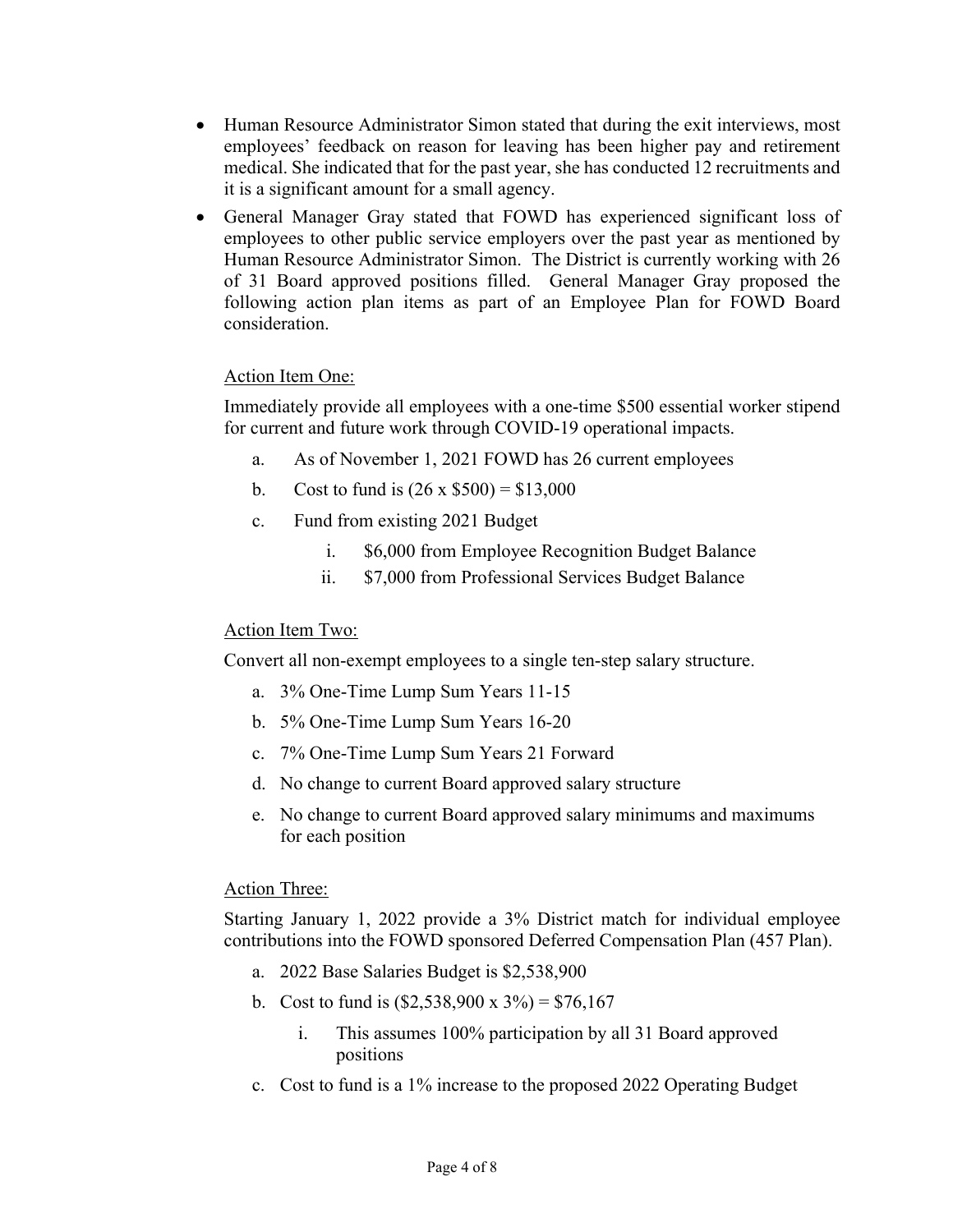Vice President Marx stated that staff should have brought this to the Personnel Committee first.

General Manager Gray stated that this was urgent, and he did not have time to vet it through the Personnel Committee.

President Sarkovich stated that he is okay with Action Items One and Two. However, he believes Action Item Three is a gift of public funds and he is opposed to it.

Director McRae stated that FOWD's recent compensation study shows that FOWD benefits are very good. He is okay with Action Items One and Two. He is not ready to consider Action Item Three yet.

Director Marx is okay with Action Items One and Two.

President Sarkovich moved to act as follows: Action Item One – Approved Action Item Two – Approved Action Item Three – Not Approved

Vice President Marx seconded the motion.

Motion carried with the following votes:  ${\rm Marx - ave}$ ,  ${\rm McRae - ave}$ , and Sarkovich – aye.

Absent: Page

 General Manager Gray thanked the Board for approving Action Items One and Two and for considering Action Item Three.

 **Discussion and possible action on FOWD Resolution No. 21-09: "A Resolution Accepting a Waterline Easement at 9181 Madison Avenue"** 

President Sarkovich moved to approve the FOWD Resolution No. 21-09: "A Resolution Accepting a Waterline Easement at 9181 Madison Avenue"

Vice President Marx seconded the motion.

Motion carried with the following votes: Marx – aye, McRae – aye, and Sarkovich – aye.

Absent: Page

 **Discussion and possible action on the California State Governor's Proclamation of a State of Emergency due to Drought dated October 19, 2021** 

General Manager Gray stated that this new Governor's Proclamation has no impact on FOWD. FOWD has already implemented the suggested actions.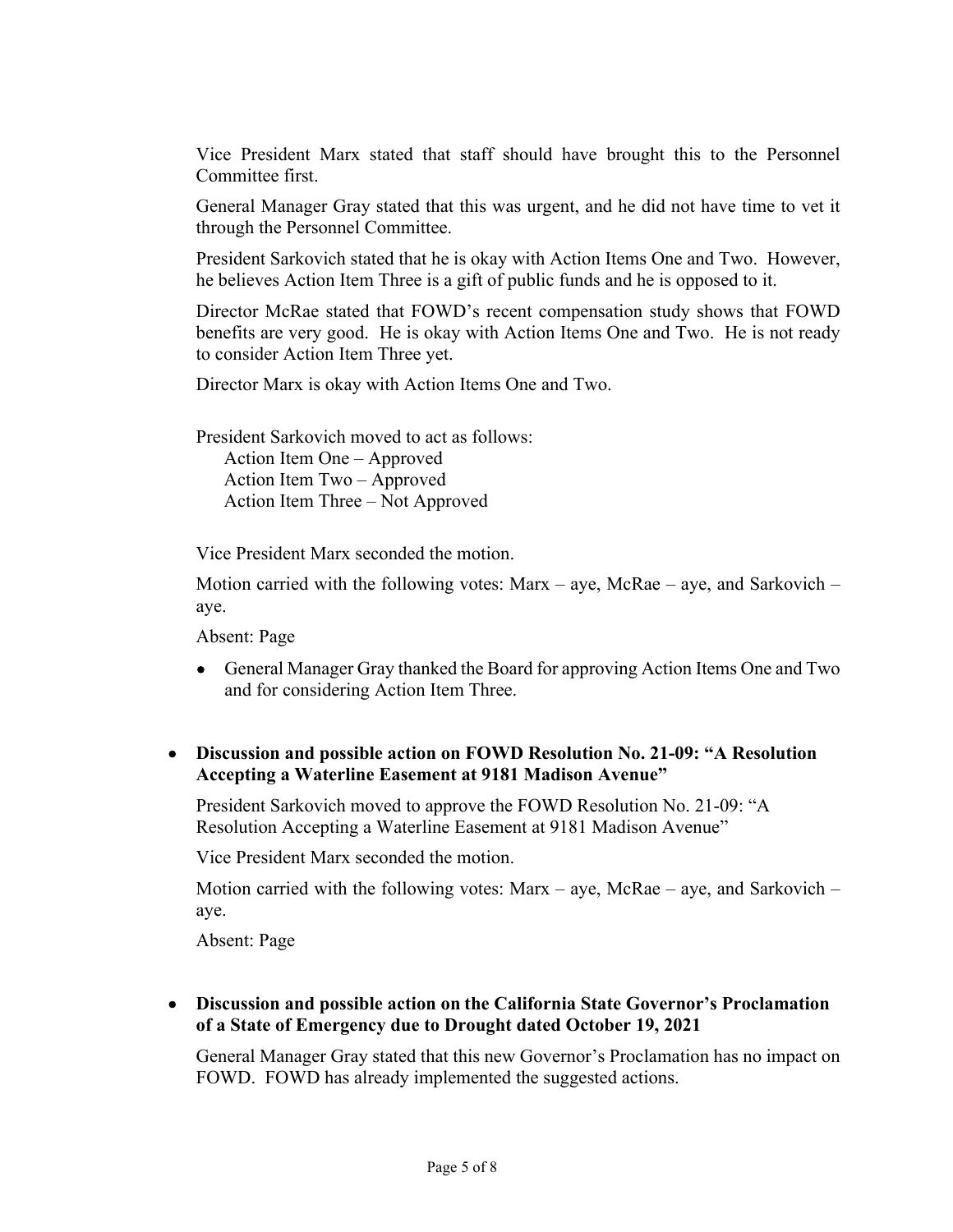# **Discussion and possible action on additional funding for 2021**

President Sarkovich moved to approve transferring \$8,150 from reserves to cover 2021 expenses.

Director McRae seconded the motion.

Motion carried with the following votes: Marx – aye, McRae – aye, and Sarkovich – aye.

Absent: Page

# **VII. UPCOMING EVENTS**

# **1. SJWD Board Meeting / December 8, 201**

- Information Only.
- **2. ACWA Fall Conference / November 30 December 3, 2021 / Pasadena, CA** 
	- Information Only.

# **VIII. REPRESENTATIVE REPORTS**

#### **1. Sacramento Groundwater Authority (SGA)**

• None.

#### **2. Regional Water Authority (RWA)**

- Director Marx reported that there was a presentation by the FBI on cyber security and ransomware.
- General Manager Gray stated there were discussions about the Region speaking in one voice on significant issues.

#### **3. Sacramento Water Forum**

 General Manager Gray provided a brief overview of the Water Forum Agreement renegotiations.

#### **4. Other**

• None.

# **IX. DIRECTORS' REPORTS & COMMENTS**

- **1. Budget Committee (Sarkovich, Vacant)** 
	- None.
- **2. Technical Advisory Committee (Marx, McRae)** 
	- None.
- **3. Capital Improvement Committee (Sarkovich, Vacant)** 
	- None.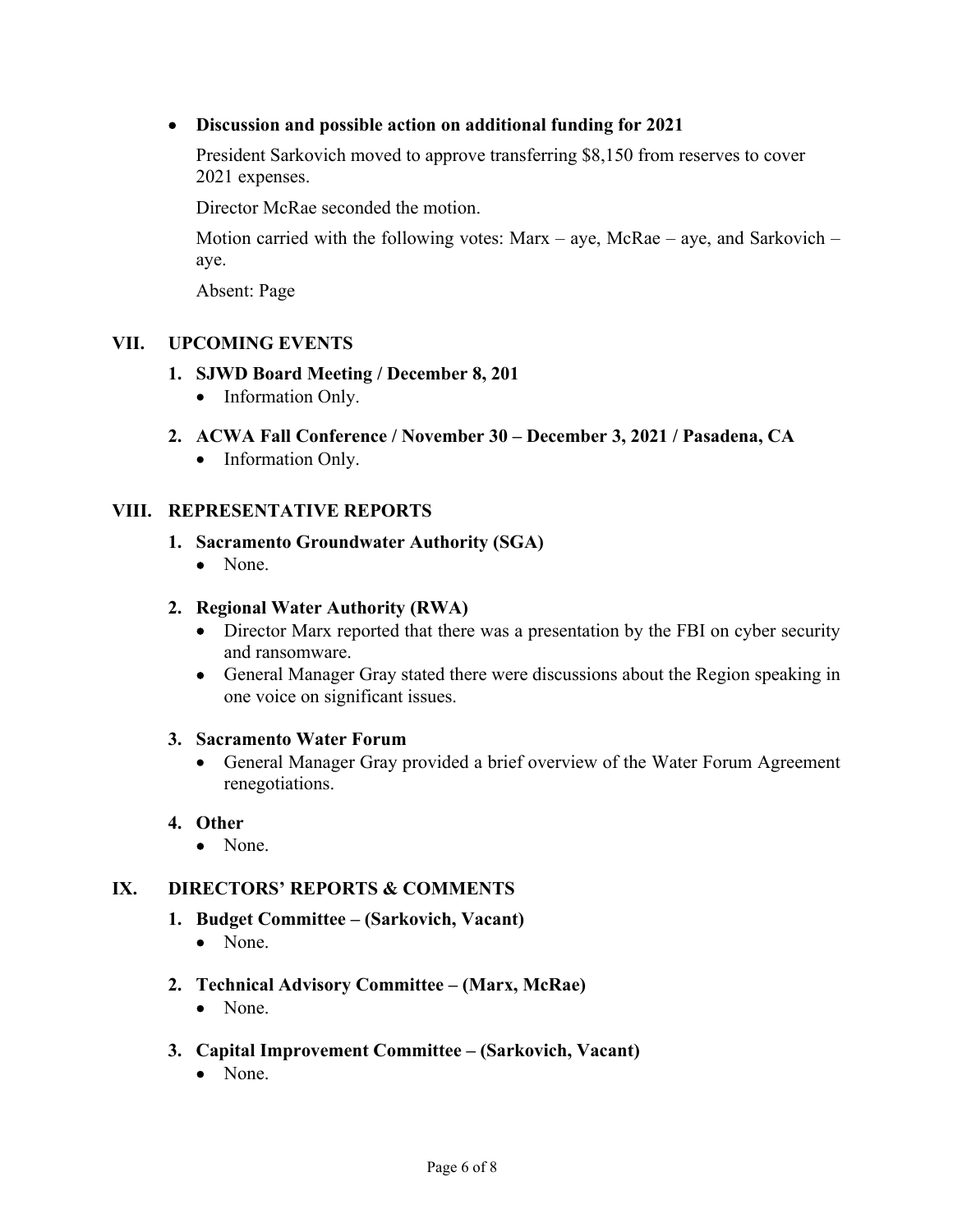#### **4. Personnel Committee – (McRae, Page)**

- None.
- **5. Public Relations Committee (Page, Vacant)** 
	- None.
- **6. Wholesale Water Agreement Ad–Hoc Committee (Page, McRae)** 
	- None.
- **7. Carmichael Water District Ad–Hoc Committee (Marx, McRae)** 
	- None.

#### **8. Other**

- President Sarkovich stated that he would like the following items on the December Regular Board Meeting Agenda:
	- o Agreement between FOWD and Fair Oaks Recreation & Park District for funding the replacement of a water main in front of the FO Community Clubhouse;
	- o Agreement between FOWD and San Juan Unified School District for the Northridge Elementary School Soccer Field Project;
	- o COVID-19 Protocols; and
	- o Closed Session General Manager Evaluation.

# **X. GENERAL MANAGER'S REPORT**

#### **1. Maintenance Work Report**

• Report provided, no discussion.

#### **2. Capital Projects Status Reports**

• Report provided, no discussion.

#### **3. Authorizations of Additional Funding**

- Report provided, no discussion.
- **4. Water Transfer Status Report** 
	- No discussion.

# **5. Claims Against District**

• None.

#### **6. Employee Update**

- Director McRae inquired about the current number of vacancies at FOWD.
- General Manager Gray reported that FOWD currently has five vacancies.